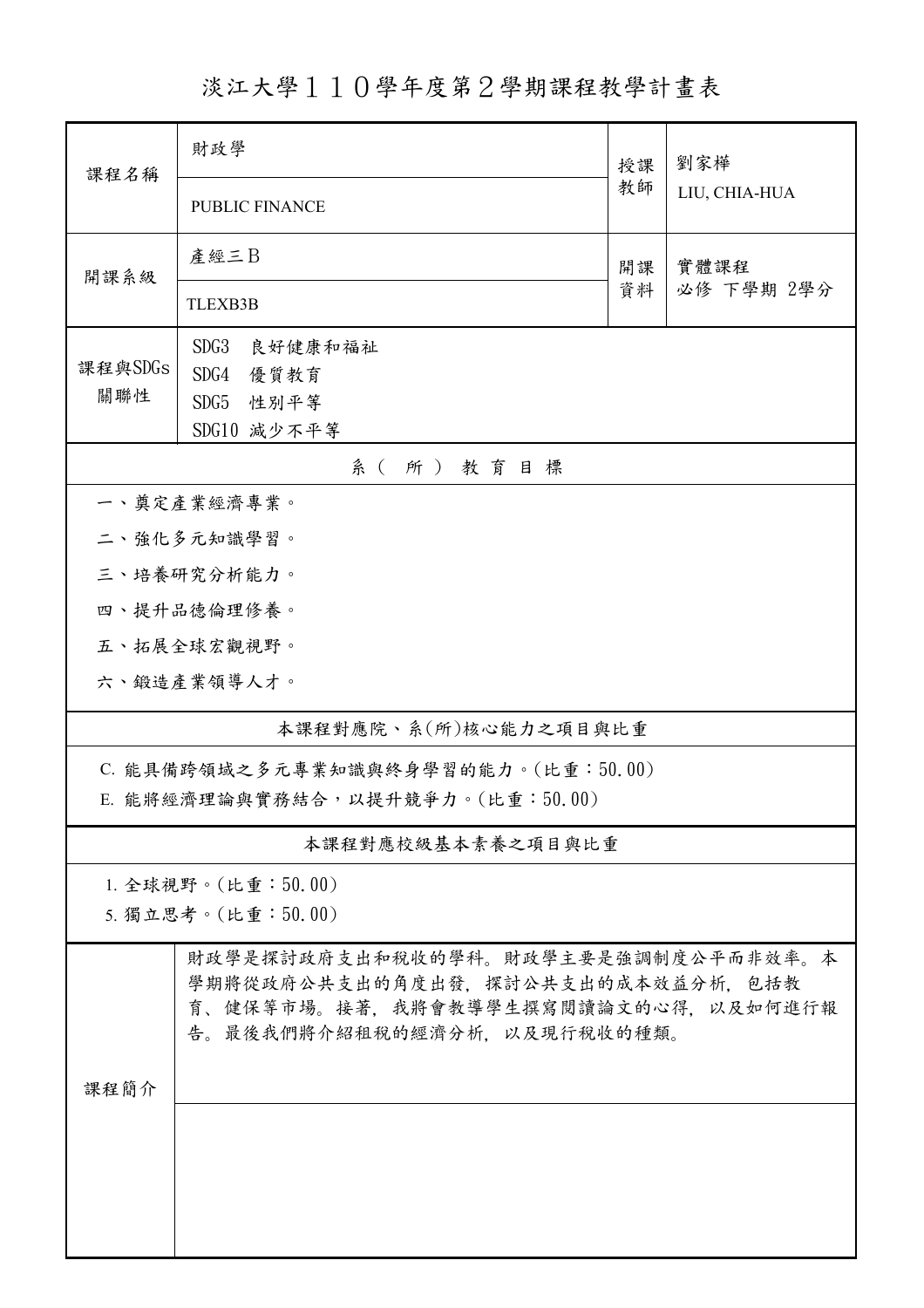|                                                                                                  |                                                                                                                                         | Public finance (or public economics) discusses the subject of government<br>expenditure and taxation. This semester will use the cost-benefit analysis<br>from the perspective of government public expenditures when studying<br>education as well as health care markets. Next, I will teach students how<br>you can write a summary from an academic professional research paper and<br>how you can present the paper. Finally, we will focus on the economic<br>analysis of taxes, and the types of current taxes in Taiwan. |                      |             |                                     |  |  |  |
|--------------------------------------------------------------------------------------------------|-----------------------------------------------------------------------------------------------------------------------------------------|----------------------------------------------------------------------------------------------------------------------------------------------------------------------------------------------------------------------------------------------------------------------------------------------------------------------------------------------------------------------------------------------------------------------------------------------------------------------------------------------------------------------------------|----------------------|-------------|-------------------------------------|--|--|--|
| 本課程教學目標與認知、情意、技能目標之對應<br>將課程教學目標分別對應「認知(Cognitive)」、「情意(Affective)」與「技能(Psychomotor)」<br>的各目標類型。 |                                                                                                                                         |                                                                                                                                                                                                                                                                                                                                                                                                                                                                                                                                  |                      |             |                                     |  |  |  |
|                                                                                                  | 一、認知(Cognitive):著重在該科目的事實、概念、程序、後設認知等各類知識之學習。<br>二、情意(Affective): 著重在該科目的興趣、倫理、態度、信念、價值觀等之學習。<br>三、技能(Psychomotor):著重在該科目的肢體動作或技術操作之學習。 |                                                                                                                                                                                                                                                                                                                                                                                                                                                                                                                                  |                      |             |                                     |  |  |  |
| 序<br>號                                                                                           |                                                                                                                                         | 教學目標(中文)                                                                                                                                                                                                                                                                                                                                                                                                                                                                                                                         |                      | 教學目標(英文)    |                                     |  |  |  |
|                                                                                                  |                                                                                                                                         | 1 1. 透過經濟學的效率和公平來理解 1. Understanding the government expenditure and<br>政府的支出和税收<br>tax policies by the concepts of efficiency and<br>2. 使用成本效益法來評估政府支出 fairness<br>2. Use of the cost-benefit analysis from the<br>perspective of government public expenditures                                                                                                                                                                                                                                                                 |                      |             |                                     |  |  |  |
| 教學目標之目標類型、核心能力、基本素養教學方法與評量方式                                                                     |                                                                                                                                         |                                                                                                                                                                                                                                                                                                                                                                                                                                                                                                                                  |                      |             |                                     |  |  |  |
| 序號                                                                                               | 目標類型                                                                                                                                    | 院、系(所)<br>核心能力                                                                                                                                                                                                                                                                                                                                                                                                                                                                                                                   | 校級<br>基本素養           | 教學方法        | 評量方式                                |  |  |  |
| $\mathbf{1}$                                                                                     | 認知                                                                                                                                      | CE                                                                                                                                                                                                                                                                                                                                                                                                                                                                                                                               | 15                   | 講述、討論、發表、實作 | 測驗、作業、討論(含<br>課堂、線上)、報告(含<br>口頭、書面) |  |  |  |
| 授課進度表                                                                                            |                                                                                                                                         |                                                                                                                                                                                                                                                                                                                                                                                                                                                                                                                                  |                      |             |                                     |  |  |  |
| 週<br>欤                                                                                           | 日期起訖                                                                                                                                    |                                                                                                                                                                                                                                                                                                                                                                                                                                                                                                                                  | 內 容 (Subject/Topics) |             |                                     |  |  |  |
| 1                                                                                                | $111/02/21$ ~<br>111/02/25                                                                                                              |                                                                                                                                                                                                                                                                                                                                                                                                                                                                                                                                  | 課程介紹;實證方法介紹          |             |                                     |  |  |  |
| $\overline{2}$                                                                                   | $111/02/28$ ~<br>111/03/04                                                                                                              | 成本效益分析                                                                                                                                                                                                                                                                                                                                                                                                                                                                                                                           |                      |             |                                     |  |  |  |
| 3                                                                                                | $111/03/07$ ~<br>111/03/11                                                                                                              | 教育                                                                                                                                                                                                                                                                                                                                                                                                                                                                                                                               |                      |             |                                     |  |  |  |
| 4                                                                                                | $111/03/14$ ~<br>111/03/18                                                                                                              | 教育                                                                                                                                                                                                                                                                                                                                                                                                                                                                                                                               |                      |             |                                     |  |  |  |
| 5                                                                                                | $111/03/21$ ~<br>111/03/25                                                                                                              | 如何報告一篇完整的論文                                                                                                                                                                                                                                                                                                                                                                                                                                                                                                                      |                      |             |                                     |  |  |  |
| 6                                                                                                | $111/03/28$ ~<br>111/04/01                                                                                                              | 公共支出分析 (健保、補充教材)                                                                                                                                                                                                                                                                                                                                                                                                                                                                                                                 |                      |             |                                     |  |  |  |
|                                                                                                  | 111/04/04<br>111/04/08                                                                                                                  | 沒有課程                                                                                                                                                                                                                                                                                                                                                                                                                                                                                                                             |                      |             |                                     |  |  |  |
| 8                                                                                                | $111/04/11$ ~<br>111/04/15                                                                                                              | 公共支出分析 (健保、補充教材)                                                                                                                                                                                                                                                                                                                                                                                                                                                                                                                 |                      |             |                                     |  |  |  |
|                                                                                                  |                                                                                                                                         |                                                                                                                                                                                                                                                                                                                                                                                                                                                                                                                                  |                      |             |                                     |  |  |  |